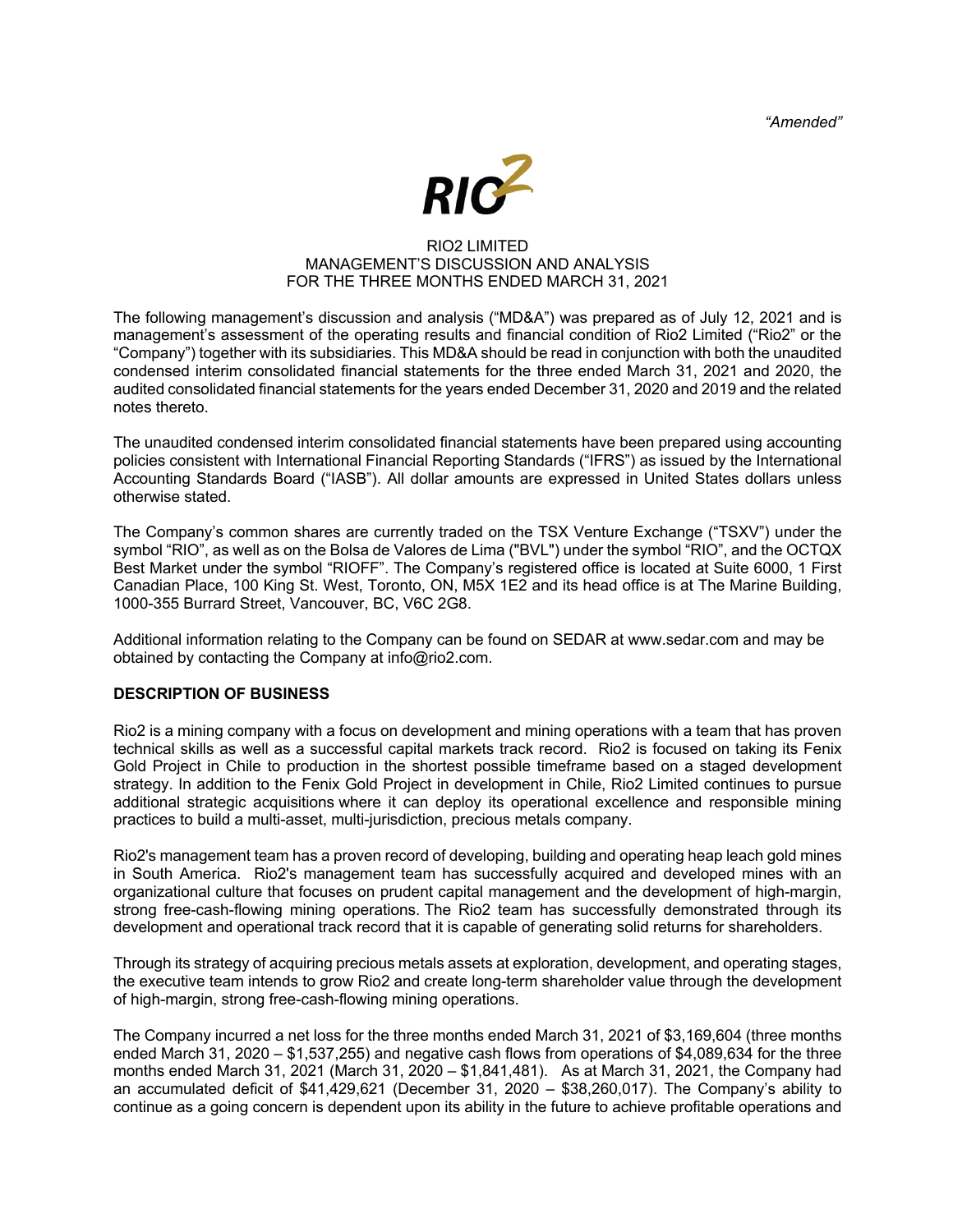in the meantime, to obtain the necessary financing to repay its liabilities when they become due. External financing will be sought to finance the operations of the Company and enable the Company to continue its efforts towards the exploration and development of its mineral properties. This condition, along with other matters as set forth in the financial statements, indicates the existence of a material uncertainty that may cast significant doubt about the Company's ability to continue as a going concern. The consolidated financial statements do not include adjustments to the amounts and classification of assets and liabilities that might be necessary should the Company be unable to continue as a going concern.

On May 4, 2021, the Company provided an update regarding its progress related to the Fenix Gold Project in Chile. Preparations are underway for the purchase of lead order items and equipment for the fabrication of the 20,000 tonnes per day Adsorption/Desorption processing plant which will be fabricated off-site and ultimately transported to the Fenix Gold Mine site for assembly once the project's construction permit is issued, currently guided for Q3 2022.

The Fenix Gold Project's civil and mining services contractor, STRACON, is currently establishing a base for its business in Copiapo and is preparing to purchase equipment for construction and logistical activities. A joint plan is also in the process of being prepared to establish the guidelines to be considered for the recruiting process of local labor and the engagement of local service providers.

Permitting of various components of the Fenix Gold Project has been in progress since the Environmental Impact Assessment ("EIA") was submitted to the Chilean authorities in April 2020. Since then, Rio2 has managed to successfully overcome an administrative delay in the review process due to the impact of Covid-19 of approximately 6 months during 2020. Rio2's 100% owned Chilean subsidiary, Fenix Gold Limitada, is working closely with the Chilean Environmental Assessment Service ("SEA") in advancing in parallel the indigenous consultation process and attending to technical observations related to the review of the EIA. The review process is progressing as expected and current expectations are for EIA approval to be obtained in late Q1 / early Q2, 2022.

Rio2 is well advanced in the evaluation of financing options to fund the development of the Fenix Gold Project and the Company remains on track for first gold production in late 2022.

On June 22, 2021, Rio2 announced positive results obtained from the Run of Mine ("ROM") heap leaching trial for its Fenix Gold Project.

The ROM heap leaching trial was conducted by personnel of Fenix Gold Limitada, the Chilean subsidiary of Rio2 Limited, and overseen by HLC Ingeniería y Construcción, Rio2's independent metallurgical consultants who were awarded the process plant / site infrastructure construction contract for the Fenix Gold Mine last year.

Material for the trial heap was drilled and blasted from areas of the Fenix North, Fenix Central and Fenix South deposits and composited to make a 426 tonne representative sample. The trial was conducted at Rio2's infrastructure site located approximately 20 kilometers from the Fenix Gold mine site at an altitude of 3,200 m.

The objective of the metallurgical test work was to determine whether ROM processing could be implemented at the Fenix Gold mine. The test work targeted simplifying operations and eliminating the need for the installation of a single stage gyratory crusher as outlined in the Pre-Feasibility Study ("PFS") with an effective date of August 15, 2019. Apart from determining metal recoveries, the metallurgical test work has broadened the Company's understanding of mineral comportment, leach pad irrigation rates, cyanide percolation rates, leach kinetics and dosage and consumption of cyanide and reagents.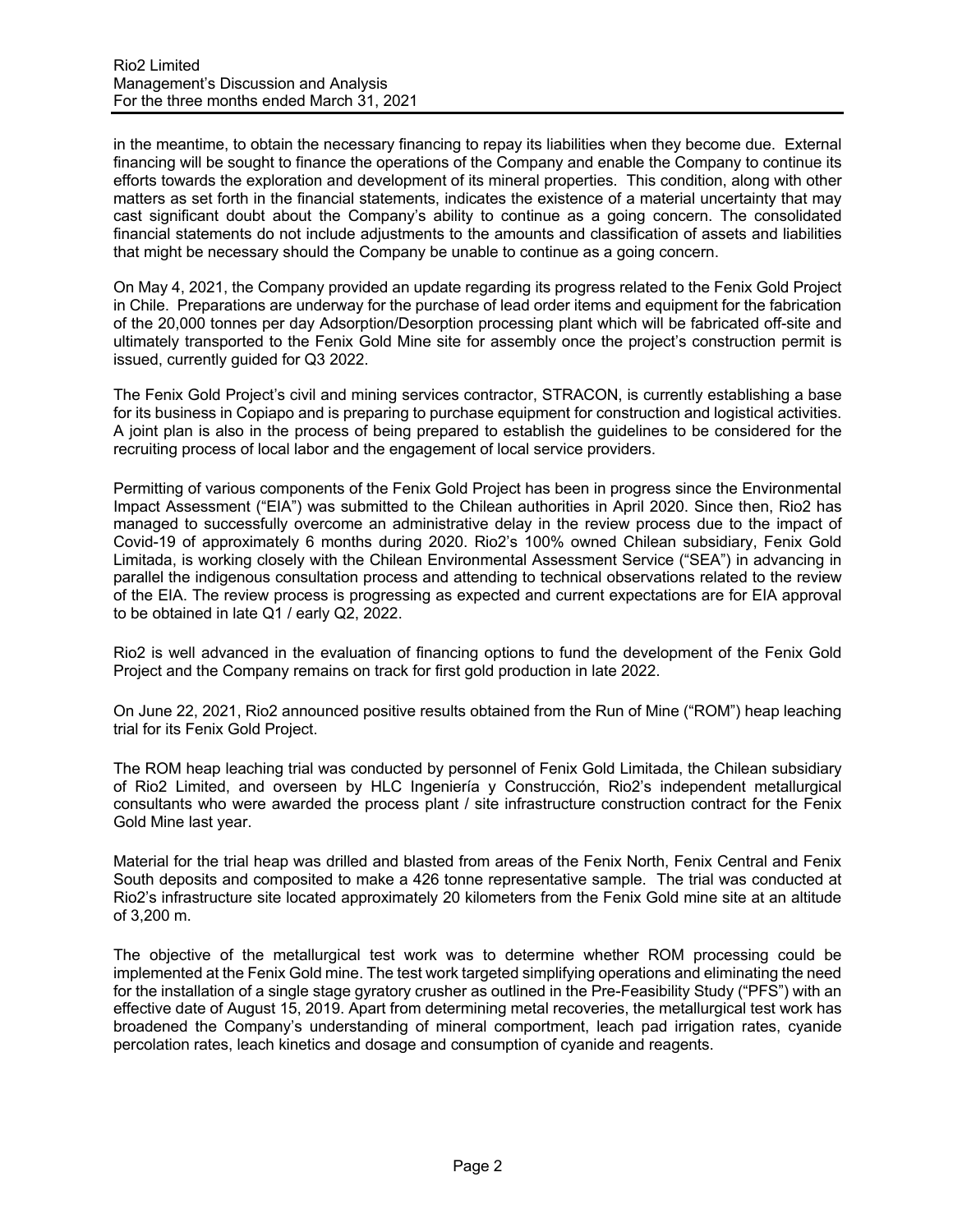Water used in the trial leaching was industrial water sourced from the Nueva Atacama water retreatment facility located in Copiapo. Rio2 has a water supply agreement with Nueva Atacama for industrial water for its 20,000 tpd mining project.

The average grade of the composite material in the trial pad was 0.46 g/t gold, 0.43 g/t silver and 0.02% copper.

Cyanide leaching of the material in the trial ROM leach pad took place over 81 days resulting in recoveries of 75.12% for gold and 12.37% for silver. These results compare favorably with those from the August 2019 PFS which assumed crushing material to a size of 4 inches with recoveries of 75% for gold and 10% for silver. It is important to highlight that a recovery of approximately 60% for gold was achieved in the trial ROM heap within 30 days of leaching commencing.

Cyanide consumption averaged 0.18 kg/t and lime consumption averaged 2.95 kg/t. The PFS assumed cyanide consumption of 0.4 kg/t and lime consumption of 4 kg/t. The percolation rate in the trial heap was 2.4 m/day. Copper dissolved in the pregnant solution averaged 12 ppm which indicates that the low copper content will not inhibit the adsorption process.

The granulometric analysis for the composited ROM material determined that the size fraction for 75% of the material was less than 3 inches, and 94% passing 5 inches which makes management feel that it will be possible to improve gold recoveries further by optimizing the blasting design for mineralized material during mining.

The successful completion of the ROM heap leaching trial is an important milestone for Rio2 as it simplifies the mining and processing components of the Fenix Gold Mine by eliminating the need for installing a crusher and the subsequent double handling of mined material before its placed on the leach pad. The resultant reduction of cyanide and lime consumption will also have a positive impact on the mine's operating costs. The results of this ROM test work were pending for the finalization of the construction financing for the project.

# **REVIEW OF PROPERTIES**

### *Exploration and Evaluation Assets*

|                                                | <b>Fenix Gold Project</b><br>Chile | <b>Anocarire Gold Project</b><br>Chile |            | Total            |  |
|------------------------------------------------|------------------------------------|----------------------------------------|------------|------------------|--|
| Balance, December 31, 2019                     | 45,002,756<br>\$                   | \$                                     | 3,994,195  | 48,996,951<br>\$ |  |
| Additions                                      | 10,449,356                         |                                        |            | 10,449,356       |  |
| Option income received                         |                                    |                                        | (288, 198) | (288, 198)       |  |
| Effect of exchange rate                        |                                    |                                        | (8, 452)   | (8, 452)         |  |
| Accumulated foreign exchange<br>on translation | (645, 290)                         |                                        |            | (645, 290)       |  |
| Balance, December 31, 2020                     | \$54,806,822                       | \$                                     | 3,697,545  | \$58,504,367     |  |
| Additions                                      | 1.086.575                          |                                        |            | 1.086.575        |  |
| Effect of exchange rate                        |                                    |                                        | 604        | 604              |  |
| Balance, March 31, 2021                        | \$55,893,387                       | S                                      | 3,698,149  | \$59,591,546     |  |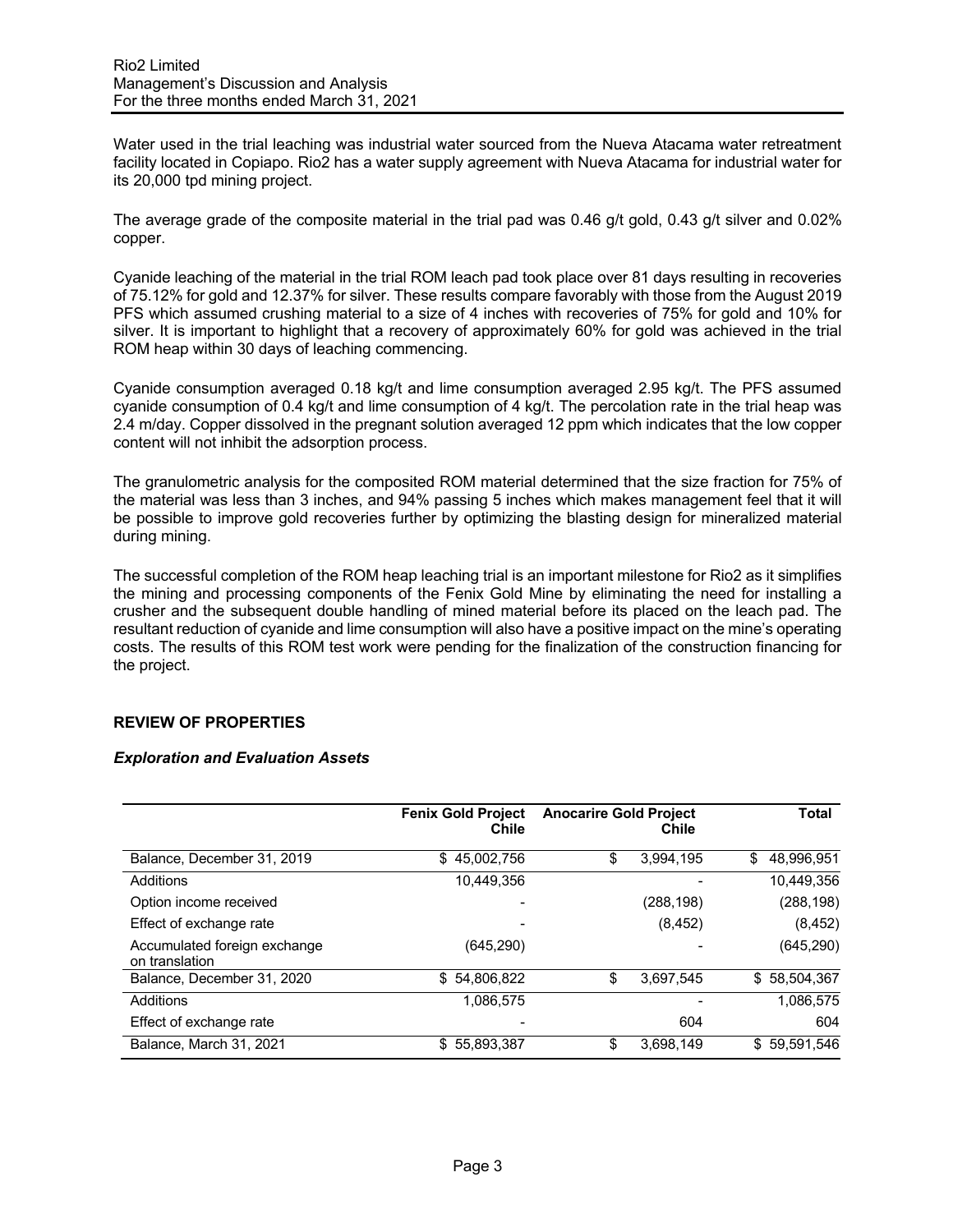# Fenix Gold Project (Chile)

On July 24, 2018, the Company acquired the Fenix Gold Project. Evaluation related costs were capitalized to the asset from the date of acquisition by Rio2. Additions to the Fenix Gold Project include drilling, technical consultant fees, equipment rentals, the acquisition of Lince and the Asset Retirement for Lince.

### Anocarire Project (Chile)

On July 24, 2018, the Company acquired the Anocarire Gold Project. Upon acquisition, the value of \$6,317,160 was assigned to Anocarire based on the \$4.8 million option payment that may be paid to Rio2 by Andex Minerals, a company controlled by a former director of Atacama Pacific. During the year ended December 31, 2018, a payment of \$200,000 was received. During the year ended December 31, 2019, a payment of \$600,000 was received. During the year ended December 31, 2020, a payment of \$300,000 was received.

On December 14, 2020, the option payment was revised so that Andex Minerals may pay Rio2 \$5 million by December 31, 2021.

Payments under this option payment are being recorded as a reduction of the exploration and evaluation asset.

### **SUMMARY OF QUARTERLY RESULTS**

The following table sets out selected quarterly financial information and is derived from the financial statements prepared by the Company's management in accordance with IAS 34 of International Financial Reporting Standards.

Effective January 1, 2021, Rio2 changed its presentation currency from Canadian dollars to United States dollars, as a result of the continued advancement of the Fenix Gold Project. The Company's management believes that presenting financial information in US dollars is more useful internally to manage the business, and more useful to readers of the financial statements because of greater comparability and greater congruence with the underlying currencies of significant transactions.

This change in the financial statement presentation currency is an accounting policy change and that has been accounted for retrospectively. Functional currencies of all the Company's entities remained unchanged. The income statements have been translated at the average exchange rates for each reporting period. Exchange differences arising from the Company's subsidiaries' functional currencies to United States dollars in other comprehensive income.

| Quarter Ended      | Revenue |                          | Net Loss  | Loss Per Share |   | <b>Total Assets</b> |
|--------------------|---------|--------------------------|-----------|----------------|---|---------------------|
| March 31, 2021     | \$      | \$                       | 3.169.604 | \$<br>0.02     | S | 73.511.302          |
| December 31, 2020  |         |                          | 3,707,699 | 0.02           |   | 72,164,515          |
| September 30, 2020 |         |                          | 1.807.679 | 0.01           |   | 70.887.815          |
| June 30, 2020      |         | $\blacksquare$           | 1,937,935 | 0.01           |   | 67.370.798          |
| March 31, 2020     |         | $\overline{\phantom{0}}$ | 1.537.255 | 0.01           |   | 66.682.608          |
| December 31, 2019  |         |                          | 2.679.624 | 0.01           |   | 72,404,818          |
| September 30, 2019 |         |                          | 1,803,173 | 0.01           |   | 70,860,844          |
| June 30, 2019      |         |                          | 1,623,904 | 0.01           |   | 56,535,311          |

As the Company's projects are still in the exploration and evaluation stage, the Company continues to incur losses each quarter and the trend remains unchanged for the near future. Increased losses are likely to occur as the Company is now more actively evaluating potential opportunities.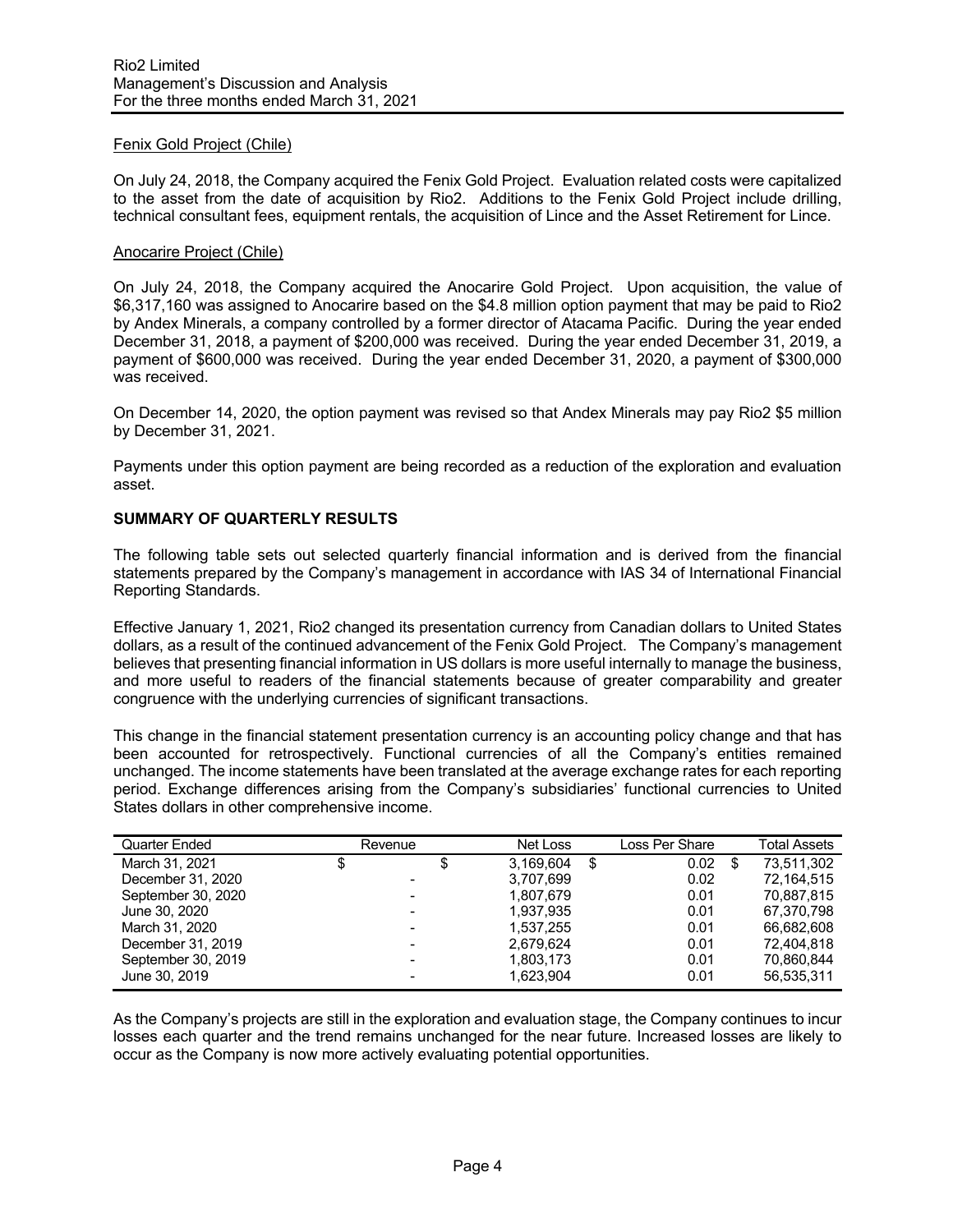# **RESULTS OF OPERATIONS FOR THE THREE MONTHS ENDED MARCH 31, 2021**

The principal business activity during the three months ended March 31, 2021 was the further development of the Fenix Gold Project, as well the evaluation of other precious metal projects that can be developed into mines with a goal towards their acquisition.

The Company recorded a net loss of \$3,169,604 compared to a net loss of \$1,537,255 for the same period in 2020. The small increase in net loss in 2020 was primarily due to an increase in employment expenses as follows:

- Employment costs of \$1,117,768 for the three months ended March 31, 2021 compared to \$762,509 for the three months ended March 31, 2020. The increase is due the addition of new employees in Chile to support the Fenix Gold Project.
- Professional fees of \$181,411 for the three months ended March 31, 2021 compared to \$73,538 for the three months ended March 31, 2020. The increase is due to increased legal fees associated with exploration of projects, as well as advisory fees relating to financing.
- Exploration costs of \$42,291 for the three months ended March 31, 2021 compared to \$8,421 for the three months ended March 31, 2020. The increase is because of more exploration activities of potential projects being incurred.
- Foreign exchange loss of \$1,050,148 for the three months ended March 31, 2021, compared to a gain of \$79,602 for the three months ended March 31, 2020. The increase is largely due to the revaluation of an inter-company loan denominated in United States dollars but owing to Rio2 Limited, which has a Canadian functional currency, with the decreasing strength of United States dollars resulting in a foreign exchange loss.

The increase was partially offset by the following:

- Investor relation costs of \$33,644 for the three months ended March 31, 2021 compared to \$85,600 for the three months ended March 31, 2020. The decrease is due to the decrease in conference expenses due to conferences being offered via virtual platforms instead of in-person during the Covid-19 pandemic.
- Travel expense of \$7,191 for the three months ended March 31, 2021 compared to \$33,201 for the three months ended March 31, 2020. Travel expenses decreased due to the Covid-19 pandemic and in return, conferences occurring via virtual platforms, as well as reducing trips the Fenix Gold Project.

# **RELATED PARTY TRANSACTIONS AND BALANCES**

Key management consists of the Board of Directors and senior management. Senior management is defined as the President & CEO, and Executive Vice Presidents. Key management compensation for the three months ended March 31, 2021 and 2020 was as follows:

|                                                                                  |   | Three months<br>ended March 30,<br>2021 |  | Three months<br>ended March 31,<br>2020 |  |  |
|----------------------------------------------------------------------------------|---|-----------------------------------------|--|-----------------------------------------|--|--|
| Senior management employment costs<br>Directors fees<br>Share-based compensation | S | 276,223<br>41,864<br>297,990            |  | 252,497<br>41,788<br>294,605            |  |  |
|                                                                                  |   | 616,077                                 |  | 588,890                                 |  |  |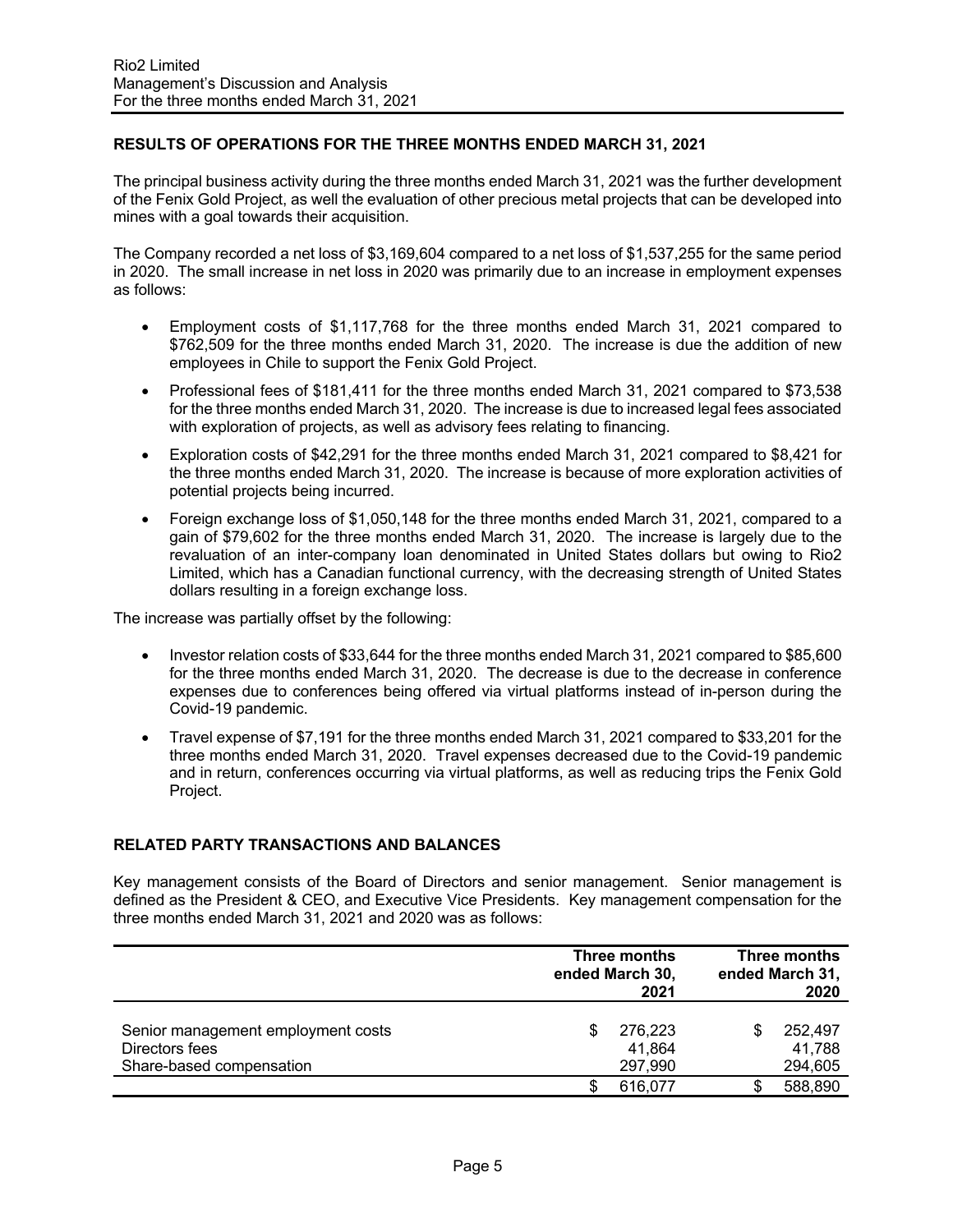In addition to the compensation for directors and officers, the Company incurred management fees during the three months ended March 31, 2021 of \$nil (three months ended March 31, 2020 - \$75,000) from a company owned by a director of Rio2.

## **FINANCIAL CONDITION, LIQUIDITY AND CAPITAL RESOURCES**

The Company is an exploration and development stage company seeking additional opportunities. The business of exploring for minerals involves a high degree of risk and there can be no assurance that any of Company's current or future exploration programs will result in profitable mining operations. The Company has no source of revenue and has significant cash requirements to meet its administrative overhead and maintain its mineral interests.

The financial statements were prepared on a "going concern" basis, which assumes that the Company will be able to realize its assets and discharge its liabilities in the normal course of business. As of March 31, 2021, the Company had a working capital surplus of \$3,062,805 (December 31, 2020 – working capital surplus of \$1,459,649). The Company does not currently hold any revenue-generating properties and thereby continues to incur losses. As at March 31, 2021, the Company had an accumulated deficit of \$41,429,621 (December 31, 2020 – \$38,260,017).

As of March 31, 2021, the Company has cash totalling \$3,535,270 (December 31, 2019 - \$2,602,977), short term investments of \$46,000 (December 31, 2020 - \$831,415) and current liabilities of \$1,075,800 (December 31, 2020 - \$2,389,246). The current liabilities are accounts payable of \$863,660 due on demand (December 31, 2020 - Accounts payable of \$2,179,508 due on demand), as well as the current portion of a lease liability of \$212,140 (December 31, 2020 - \$209,738).

In February and March 2019, the Company completed a private placement for gross proceeds of \$7,000,000. The proceeds of this private placement were used for the advancement of the Fenix Gold Project, as well as for general corporate and working capital purposes. In August 2019, the Company completed a bought deal for gross proceeds of \$25,000,000. The proceeds of the bought deal that have already been spent have been used for the advancement of the Fenix Gold Project, as well as for general corporate and working capital purposes. The unspent funds from the bought deal have been budgeted towards the advancement of the Fenix Gold Project and general corporate and working capital purposes.

Long-term, the Company's ability to execute its work plan, meet its administrative overhead obligations, discharge its liabilities and fulfill its commitments as they come due is dependent upon its success in obtaining additional financing and, ultimately, on locating economically recoverable resources and attaining profitable operations.

External financing will be sought to finance the operations of the Company and enable it to continue its efforts towards the exploration and development of its mineral properties. Failure to continue as a going concern would require the restatement of assets and liabilities on a liquidation basis, which could differ materially from the going concern basis.

# **OFF-BALANCE SHEET ARRANGEMENTS**

At March 31, 2021, the Company had no material off-balance sheet arrangements such as guarantee contracts, contingent interest in assets transferred to an entity, derivative instruments obligations, or any obligations that trigger financing, liquidity, market, or credit risk to the Company.

### **PROPOSED TRANSACTIONS**

As at the date of this MD&A, the Company had no proposed transactions.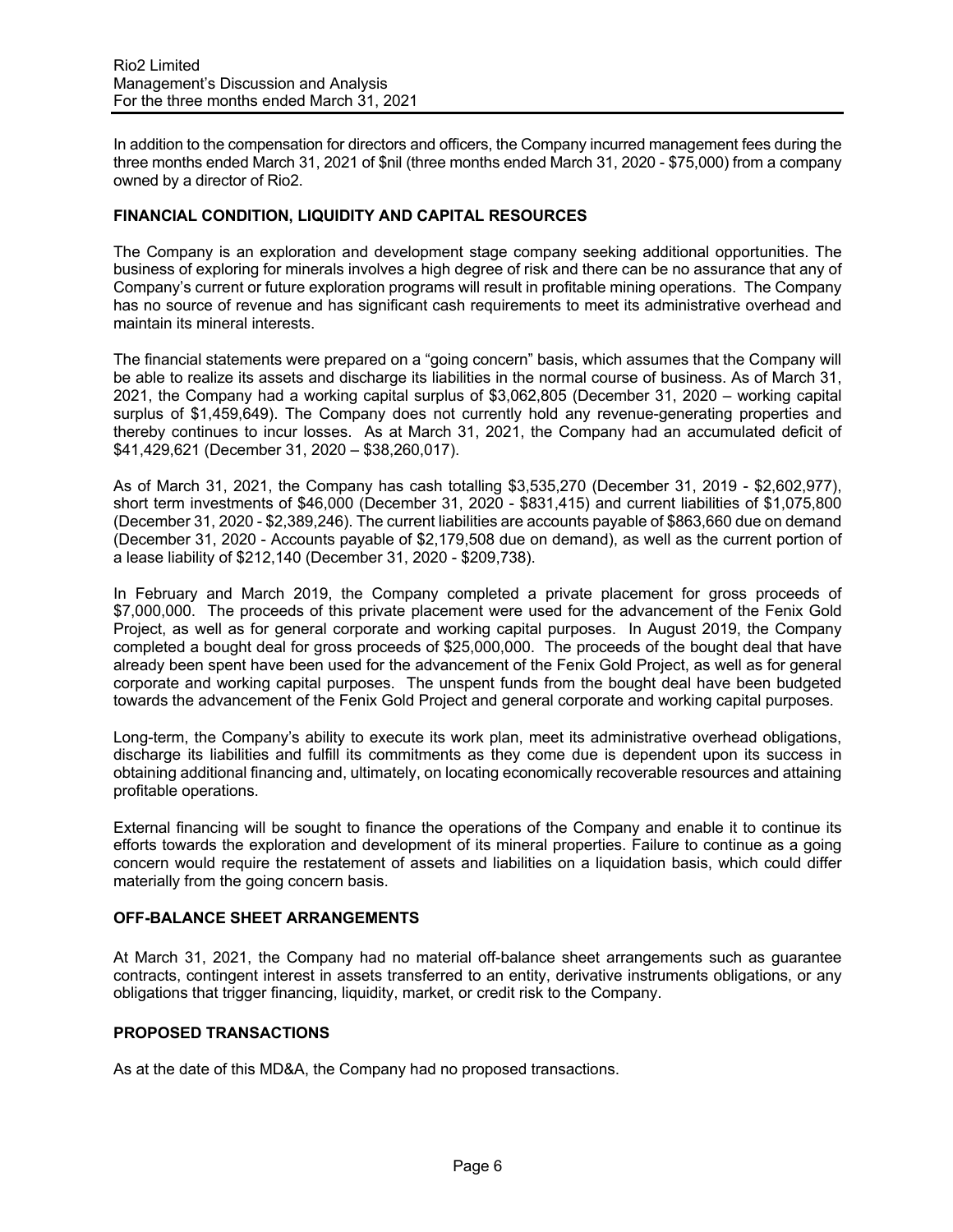# **EVENTS SUBSEQUENT TO MARCH 31, 2021**

Subsequent to March 31, 2021, 275,000 share purchase warrants were exercised for proceeds of \$110,979.

# **RISKS AND UNCERTAINTIES**

The Company's business consists of the exploration, evaluation and development of mineral properties and is subject to certain risks. The risks described below are not the only risks facing the Company and other risks now unknown to the Company may arise or risks now thought to be immaterial may become material. No guarantee is provided that other factors will not affect the Company in the future. Many of these risks are beyond the control of the Company.

## *Covid-19*

In December 2019, a novel strain of coronavirus was reported in Wuhan, China. On March 11, 2020, the World Health Organization declared the outbreak to constitute a pandemic. The spread of COVID-19 has severely impacted economies around the globe. In many countries, including Canada, Chile and Peru, businesses have been forced to cease or limit operations for long or indefinite periods of time. Measures taken to contain the spread of the virus, including travel bans, quarantines, maintaining minimum distances between people, and closures of non-essential services have triggered significant disruptions to businesses worldwide, resulting in significant unemployment and an economic slowdown. Global stock markets have also experienced great volatility and a significant weakening of certain sectors. Governments and central banks have responded with monetary and fiscal interventions designed to stabilize economic conditions. To date, the Company's operations have not been materially negatively affected by these events, apart from increasing costs, in particular around health and safety and housing field-staff. The duration and impact of the COVID-19 pandemic, as well as the effectiveness of government and central bank responses, remains unclear at this time. It is not possible to reliably estimate the duration of the impact, the severity of the consequences, nor the impact, if any, on the financial position and results of the Company for future periods.

### *Limited History of Operations*

The Company has had a limited operating history upon which an evaluation of the Company, its current business and its prospects can be based. An investor should consider any purchase of the Company's securities in light of the risks, expenses, and problems frequently encountered by all companies in the early stages of their corporate development.

### *Risks Inherent in Acquisitions*

It is part of the Company's corporate strategy to actively pursue the acquisition of exploration, development and production assets consistent with its acquisition and growth strategy. From time to time, the Company may also acquire securities of or other interests in companies with respect to which it may enter into acquisitions or other transactions. Acquisition transactions involve inherent risks, including but not limited to:

- accurately assessing the value, strengths, weaknesses, contingent and other liabilities, and potential profitability of acquisition candidates;
- ability to achieve identified and anticipated operating and financial synergies;
- unanticipated costs;
- diversion of management attention from existing business;
- potential loss of the Company's key employees or key employees of any business acquired;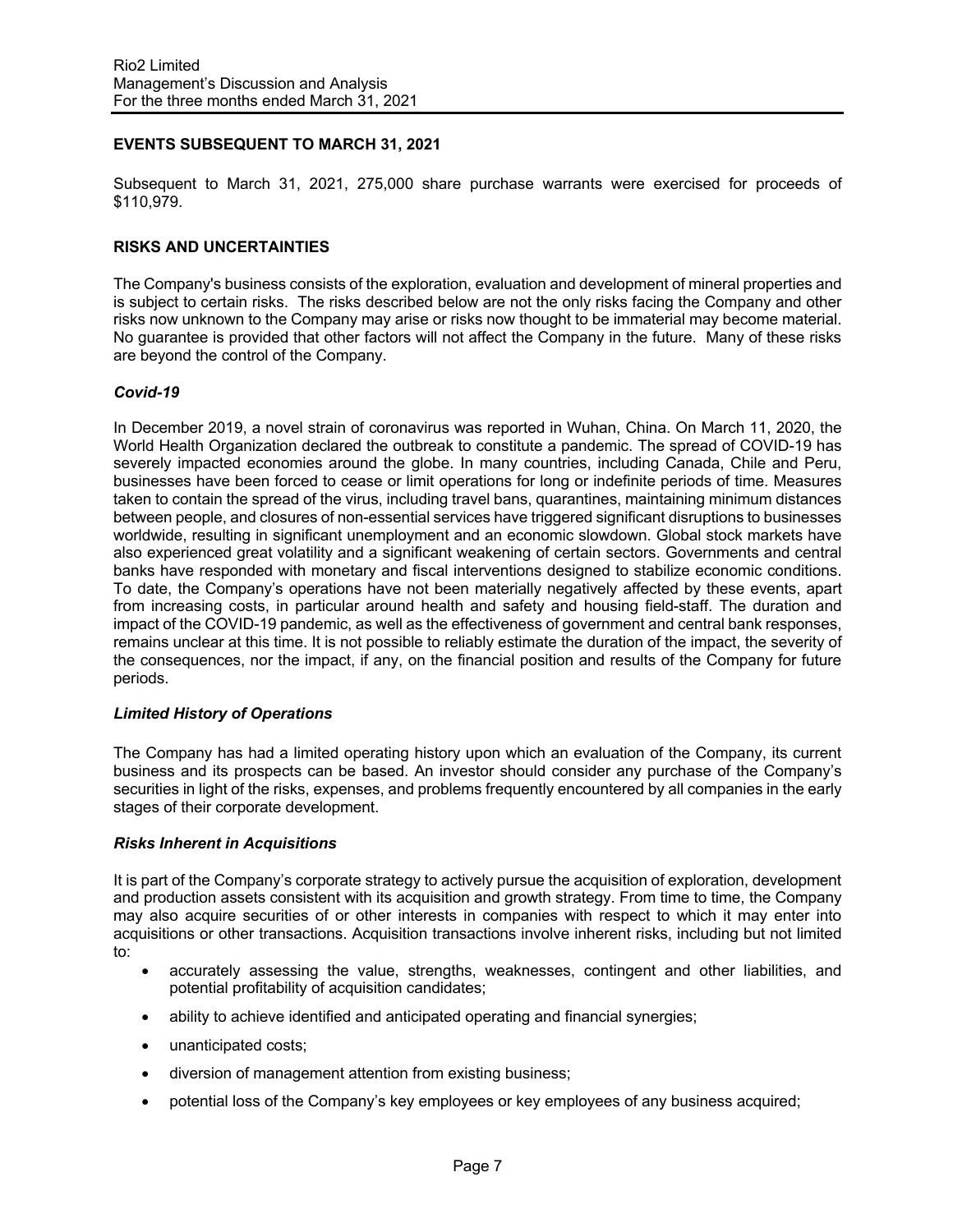- unanticipated changes in business, industry, or general economic conditions that affect the assumptions underlying the acquisition; and
- decline in the value of acquired properties, companies, or securities.

Any one or more of these factors or other risks could cause the Company not to realize the anticipated benefits of an acquisition of properties or companies, and could have a material adverse effect on its financial condition.

## *Dilution and Future Sales of Common Shares*

The Company is in the exploration and development stage of its corporate development; it owns no producing properties and, consequently has no current operating income or cash flow from the properties it holds, nor has it had any income from operations in the past three financial years. As a consequence, operations of the Company are primarily funded by equity subscriptions. The Company may issue additional shares in the future, which may dilute a shareholder's holdings in the Company. The Company's articles permit the issuance of an unlimited number of Common Shares and shareholders will have no pre-emptive rights in connection with further issuances.

### *Nature of Mining, Mineral Exploration and Development Projects*

Mining operations generally involve a high degree of risk. The Company's operations are subject to the hazards and risks normally encountered in the exploration, development, and production of minerals, including environmental hazards, explosions, unusual or unexpected geological formations or pressures and periodic interruptions in both production and transportation due to inclement or hazardous weather conditions. Such risks could result in damage to, or destruction of, mineral properties or producing facilities, personal injury, environmental damage, delays in mining, monetary losses, and possible legal liability.

Development projects have no operating history upon which to base estimates of future cash operating costs. For development projects, resource estimates and estimates of cash operating costs are, to a large extent, based upon the interpretation of geologic data obtained from drill holes and other sampling techniques, and feasibility studies, which derive estimates of cash operating costs based upon anticipated tonnage and grades of ore to be mined and processed, ground conditions, the configuration of the ore body, expected recovery rates of minerals from the ore, estimated operating costs, anticipated climatic conditions and other factors. As a result, actual production, cash operating costs and economic returns could differ significantly from those estimated. It is not unusual for new mining operations to experience problems during the start-up phase, and delays in the commencement of production often can occur.

Mineral exploration is highly speculative in nature. There is no assurance that exploration efforts will be successful. Even when mineralization is discovered, it may take several years until production is possible, during which time the economic feasibility of production may change. Substantial expenditures are required to establish proven and probable mineral reserves through drilling. Because of these uncertainties, no assurance can be given that exploration programs will result in the establishment or expansion of mineral resources or mineral reserves. There is no certainty that the expenditures made towards the search and evaluation of mineral deposits will result in discoveries or development of commercial quantities of ore.

### *Uncertainty of Exploration and Development Projects*

The future development of the Fenix Gold Project requires the construction and operation of a mine, processing plant and related infrastructure. As a result, the Company is subject to all of the risks associated with establishing mining operations including:

• the timing and cost, which will be considerable, of the construction of mining and processing facilities;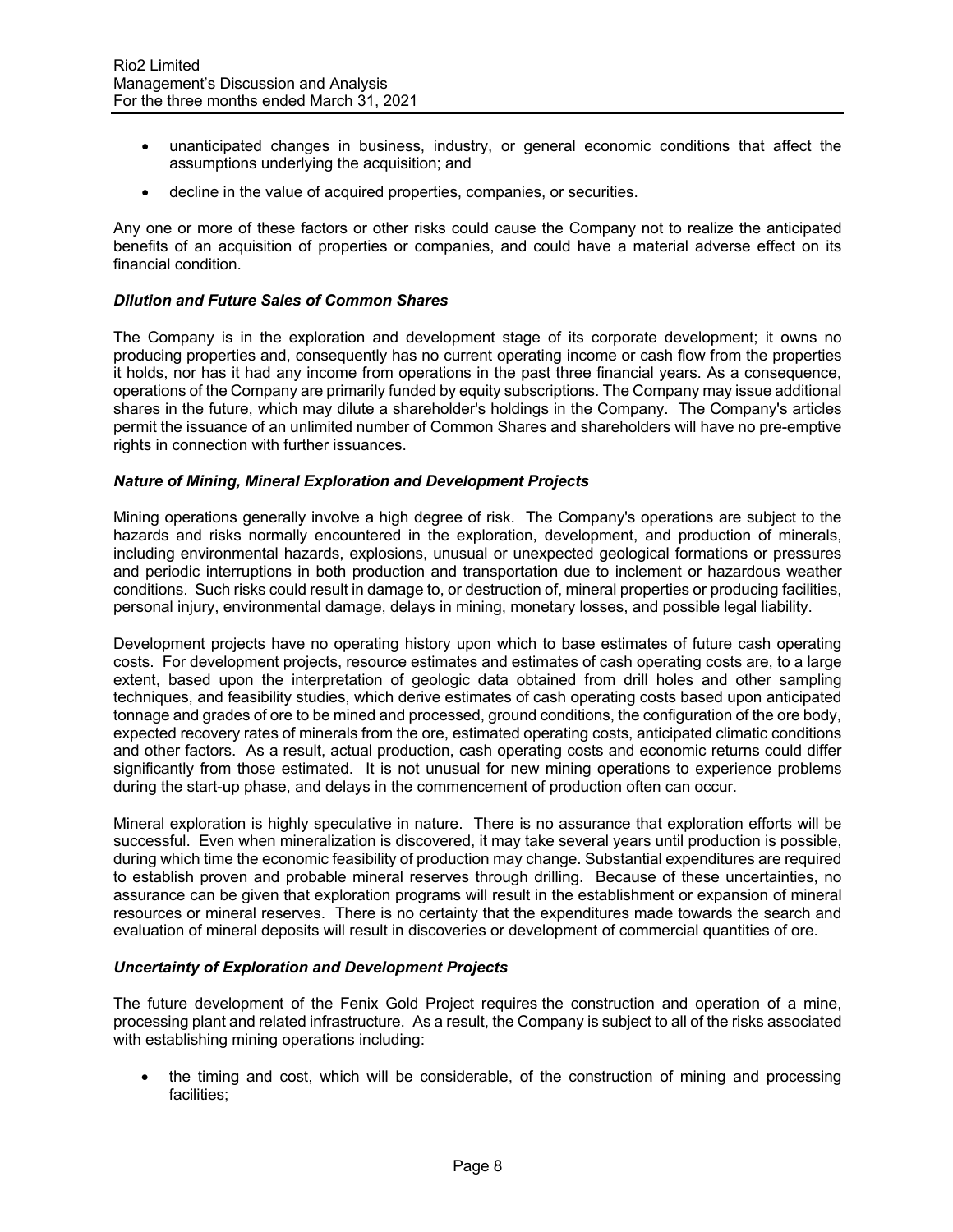- the availability and costs of skilled labour, power, water, transportation and mining equipment;
- costs of operating a mine in a specific environment;
- the need to obtain necessary environmental and other governmental approvals and permits, and the timing of those approvals and permits;
- adequate access to the site; and
- unforeseen events.

The costs, timing and complexities of mine construction and development are increased by the remote location of the Company's properties. It is not unusual in a new mining operation to experience unexpected problems and delays during the construction and development of the mine. In addition, delays in the commencement or expansion of mineral production often occur and, once commenced or expanded, the production of a mine may not meet expectations or estimates set forth in the feasibility study. Accordingly, there are no assurances that the Company will successfully develop mining activities at properties.

# *Uninsured Risks Exist and May Affect Certain Values*

The Company maintains insurance to cover normal business risks. In the course of exploration and development of mineral properties, certain risks, and in particular, unexpected or unusual geological operating conditions including explosions, rock bursts, cave-ins, fire and earthquakes may occur. It is not always possible to fully insure against such risks as a result of high premiums or other reasons. Should such liabilities arise, they could reduce or eliminate any future profitability and result in increasing costs and a decline in the value of the Company's Common Shares.

### *Key-Man and Liability Insurance Factors Should be Considered*

The success of the Company will be largely dependent upon the performance of its key officers. The Company has not, as yet, purchased any "key-man" insurance with respect to any of its directors, officers, and key employees and has no current plans to do so.

Although the Company may obtain liability insurance in an amount which management considers adequate, the nature of the risks for mining companies is such that liabilities might exceed policy limits, the liabilities and hazards might not be insurable, or the Company might not elect to insure itself against such liabilities due to high premium costs or other reasons, in which event the Company could incur significant costs that could have a material adverse effect upon its financial condition.

### *Dependence on Outside Parties*

The Company has relied upon consultants, engineers and others and intends to rely on these parties for development, construction and operating expertise. Substantial expenditures are required to construct mines, to establish mineral reserves through drilling, to carry out environmental and social impact assessments, to develop metallurgical processes to extract the metal from the ore and, in the case of new properties, to develop the exploration and plant infrastructure at any particular site. If such parties' work is deficient or negligent or is not completed in a timely manner, it could have a material adverse effect on the Company.

## *Ability to Attract and Retain Qualified Personnel*

Recruiting and retaining qualified personnel is critical to the Company's success. The number of persons skilled in the acquisition, exploration and development of mining properties is limited and competition for such persons is intense. As the Company's business activity grows, they will require additional key financial, administrative and mining personnel as well as additional operations staff. If the Company is not successful in attracting and training qualified personnel, the efficiency of its operations could be affected,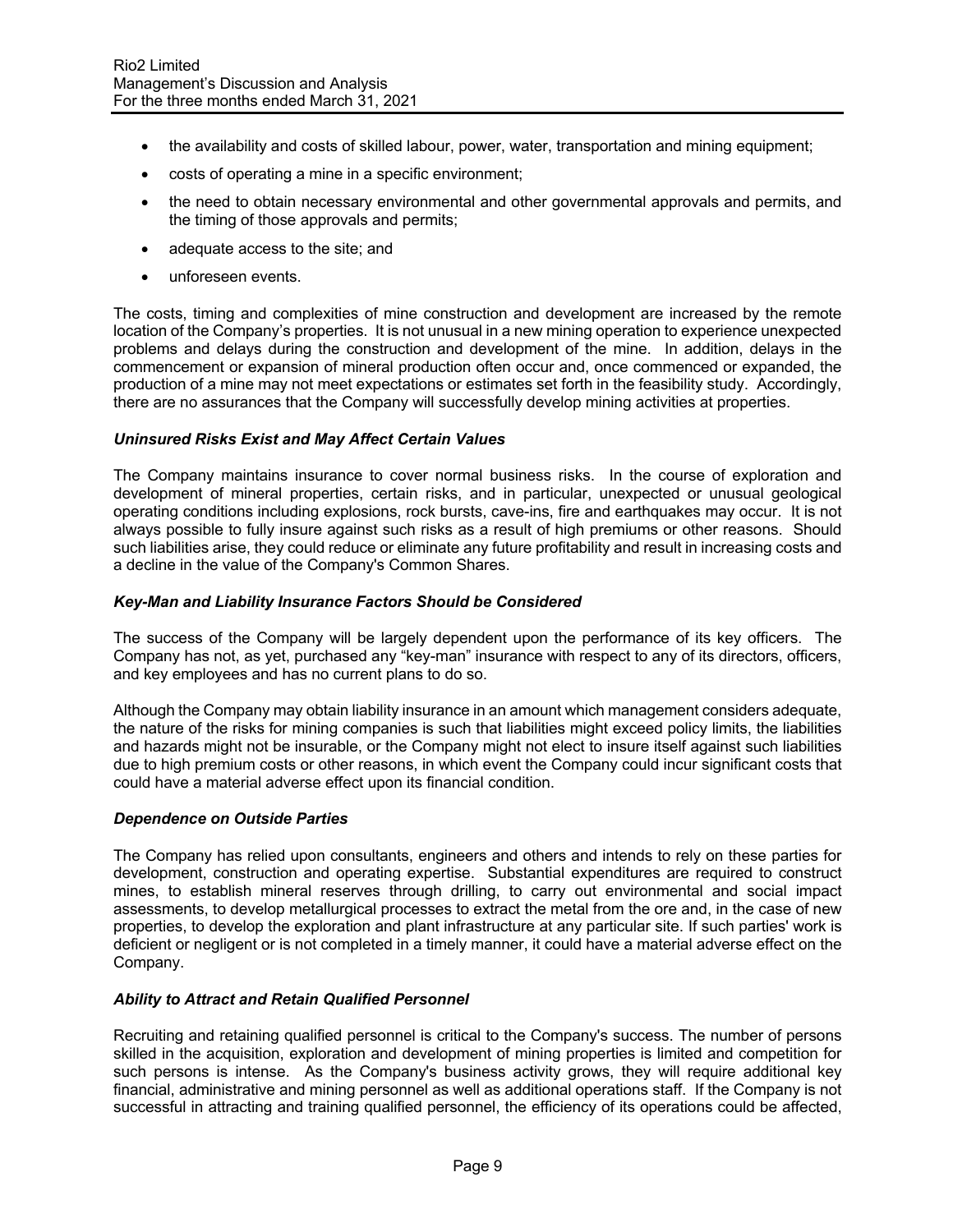which could have a material adverse impact on the Company's future cash flows, earnings, results of operations, and financial condition.

## *Factors Beyond Corporation's Control*

The exploration and development of mineral properties and the marketability of any minerals contained in such properties will be affected by numerous factors beyond the control of the Company. These factors include government regulation, high levels of volatility in market prices, availability of markets, availability of adequate transportation and processing facilities and the imposition of new or amendments to existing taxes and royalties. The effect of these factors cannot be accurately predicted.

# *Government Regulation and Permitting*

The current or future operations of the Company, including development activities, require permits from various federal, provincial or territorial and local governmental authorities, and such operations are and will be governed by laws and regulations governing prospecting, development, mining, production, exports, taxes, labour standards, occupational health, waste disposal, toxic substances, land use, water use, environmental protection, land claims of local people, mine safety, and other matters.

Such exploration activities are also subject to substantial regulation under applicable laws by governmental agencies that will require the Company to obtain permits, licences, and approvals from various governmental agencies. There can be no assurance, however, that all permits, licences, and approvals that the Company may require for its operations and exploration activities will be obtainable on reasonable terms or on a timely basis or that such laws and regulations will not have an adverse effect on any mining project which the Company might undertake.

Failure to comply with applicable laws, regulations, and permitting requirements may result in enforcement actions thereunder, including orders issued by regulatory or judicial authorities causing operations to cease or be curtailed, and may include corrective measures requiring capital expenditures, installation of additional equipment, or remedial actions.

Amendments to current laws, regulations, and permits governing operations and activities of mining companies, or more stringent implementation thereof, could have a material adverse impact on the Company and cause increases in exploration expenses, capital expenditures or production costs or reduction in levels of production at producing properties or require abandonment or delays in development of new mining properties.

To the best of the Company's knowledge, it is operating in compliance with all applicable rules and regulations.

### *Environmental Risks and Hazards*

The Company's activities are subject to extensive national, provincial, and local laws and regulations governing environmental protection and employee health and safety. The Company is required to obtain governmental permits and provide bonding requirements under environmental laws. All phases of the Company's operations are subject to environmental regulation. These regulations mandate, among other things, the maintenance of water quality standards and land reclamation. They also set forth limitations on the generation, transportation, storage, and disposal of solid and hazardous waste. Environmental legislation is evolving in a manner which will require stricter standards and enforcement, increased fines and penalties for non-compliance, and more stringent environmental assessments of proposed projects. There is no assurance that future changes in environmental regulation, if any, will not adversely affect the Company's operations.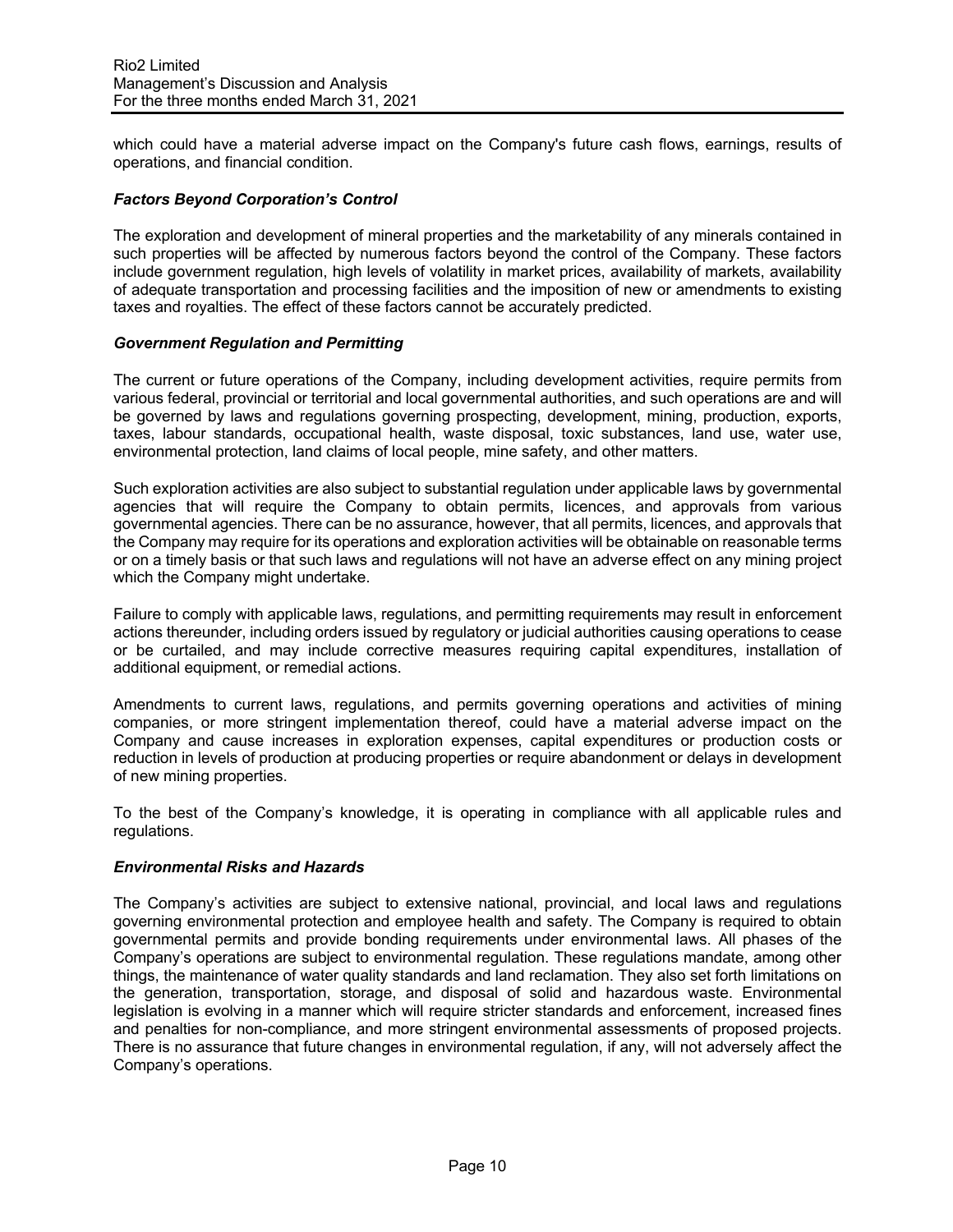Environmental laws and regulations are complex and have tended to become more stringent over time. These laws are continuously evolving. The Company is not able to predict the impact of any future changes in environmental laws and regulations on its future financial position due to the uncertainty surrounding the ultimate form such changes may take.

Existing and possible future environmental legislation, regulations and actions could cause additional expense, capital expenditures, restrictions, and delays in the activities of the Company, the extent of which cannot be predicted.

# *Other Tax Considerations*

The Canadian federal and provincial tax treatment of natural resource activities has a material effect on the advisability of investing in mining companies. The ability of the Company to claim and collect tax credits relating to its natural resource activities and the return on an investment in Common Shares will be subject to applicable tax laws. There can be no assurance that applicable tax laws will not be amended so as to fundamentally alter the tax consequences of claiming and collecting tax credits and holding or disposing of the Common Shares.

### *Share Price Fluctuations*

The market price of securities of many companies, particularly development stage companies, experience wide fluctuations in price that are not necessarily related to the operating performance or the underlying asset values of prospects of such companies. There can be no assurance that fluctuations in the Company's share price will not occur.

# *Price Volatility of Publicly Traded Securities*

Securities of exploration and mining companies have experienced substantial volatility in the past, often based on factors unrelated to the financial performance or prospects of the companies involved. These factors include macroeconomic developments in North America and globally, and market perceptions of the relative attractiveness of particular industries. The Company's share price is also likely to be significantly affected by short-term changes in metal prices or in the Company's financial condition or results of operations as reflected in quarterly earnings reports. Other factors unrelated to the Company's performance that may have an effect on the price of the Common Shares include the following:

- the extent of analyst coverage available to investors concerning the Company's business may be limited if investment banks with research capabilities do not follow its securities;
- limited trading volumes and general market interest in the Company's securities may affect an investor's ability to trade the Common Shares; and
- the relatively small number of publicly held Common Shares may limit the ability of some institutions to invest in the Company's securities.

As a result of any of these factors, the market price of the Common Shares at any given point in time may not accurately reflect the Company's long-term value.

# *Conflicts of Interest*

There are potential conflicts of interest which the directors and officers of the Company may be subject in connection with the operations of the Company. Some of the directors and officers of the Company may be, or may become, engaged in the mineral exploration or mining industry, and situations may arise where directors, officers, and promoters will be in direct conflict with the Company. Such conflicts must be disclosed in accordance with, and are subject to such other procedures and remedies as apply under, the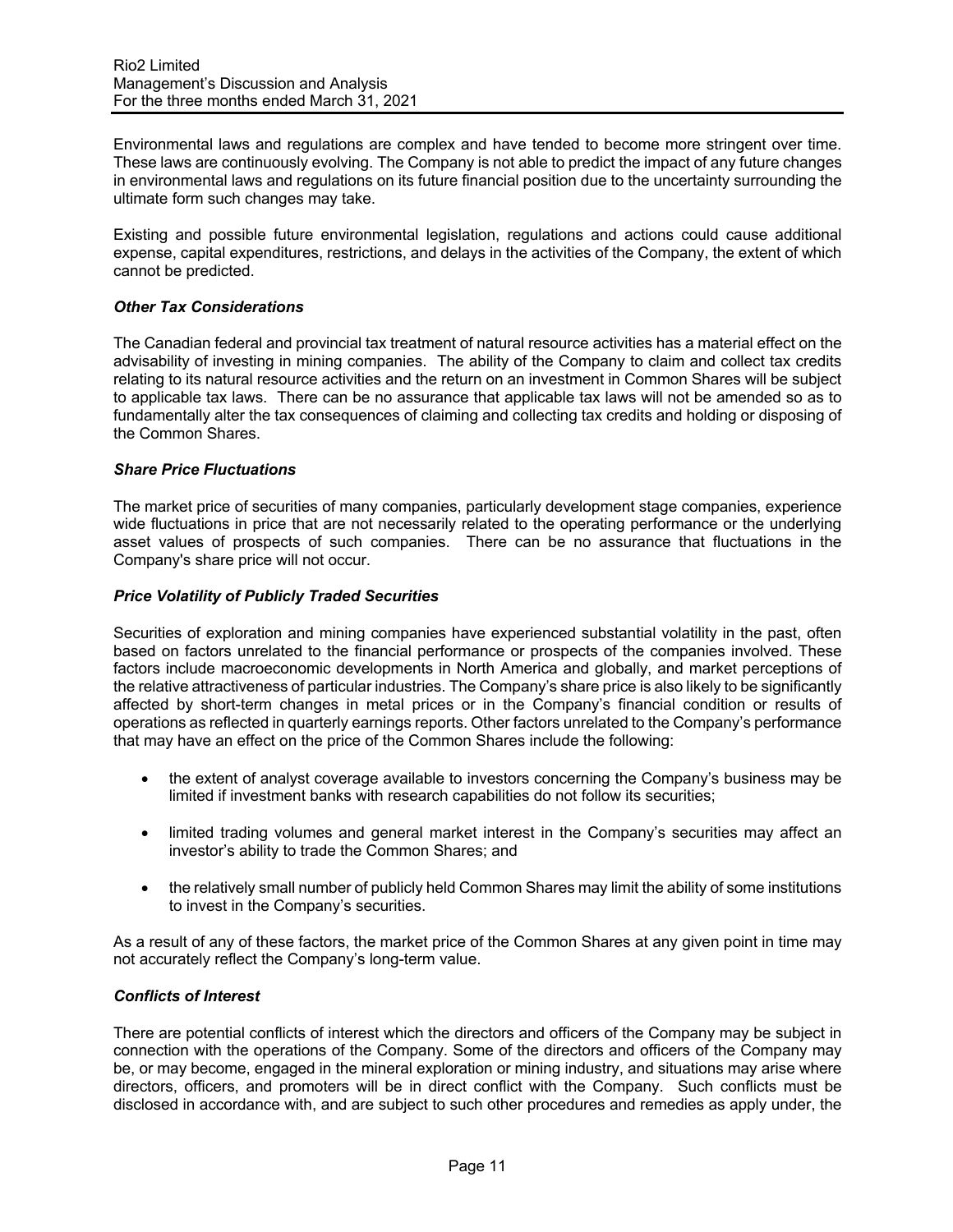*Ontario Business Corporations Act*, and the applicable statutes of the jurisdictions of incorporation of the Company's subsidiaries.

## **CRITICAL ACCOUNTING ESTIMATES**

The Company's accounting policies are presented in Note 3 to the audited consolidated financial statements for the year ended December 31, 2020. These accounting policies can have a significant impact on the financial performance and financial position of the Company.

The preparation of the audited consolidated financial statements, using accounting policies consistent with International Financing Reporting Standards ("IFRS") and Interpretations of the International Financial Reporting Interpretations Committee ("IFRIC"), requires management to make estimates and assumptions which affect the reported amount of assets and liabilities, disclosure of contingent assets and liabilities at the date of the audited consolidated financial statements, and the reported amount of revenue and expenses during the reporting period. The most significant judgements applying to the Company's financial statements include Share-based payment transactions and Mineral resource estimate. Key judgements include the timing commencement of commercial production which in turn impacts the realization of input tax inputs. While management believes the estimates are reasonable, actual results could differ from those estimates and could impact future results of operations and cash flows.

### **Financial Instruments**

Financial instruments disclosures require the Company to provide information about: a) the significance of financial instruments for the Company's financial position and performance and, b) the nature and extent of risks arising from financial instruments to which the Company is exposed during the period and at the statement of financial position date, and how the Company manages those risks. Please refer to note 4 of the Company's 2020 annual financial statements for a discussion of the factors that affects Rio2.

# **CHANGES IN ACCOUNTING POLICIES AND DISCLOSURES**

IFRS 17 – Insurance Contracts

IFRS 17 establishes the principles for the recognition, measurement, presentation and disclosure of insurance contracts within the scope of the standard. The objective of IFRS 17 to ensure that an entity provides relevant information that faithfully represents those contracts. This information gives a basis for users of financial statements to assess the effect that insurance contracts have on the entity's financial position, financial performance and cash flows. The standard is effective for periods beginning on or after January 1, 2023. The Company has not yet assessed the future impact of this new standard on its financial statements.

# **MATERIAL LEGAL PROCEEDINGS**

The Company is not a party to any legal proceedings.

### **EXECUTIVE TEAM**

- Alexander Black Chief Executive Officer, President and Director
- Andrew Cox Executive Vice President Chief Operating Officer
- 
- Kathryn Johnson Executive Vice President Chief Financial Officer and Corporate Secretary Jose Luis Martinez - Executive Vice President - Chief Strategy Officer
	-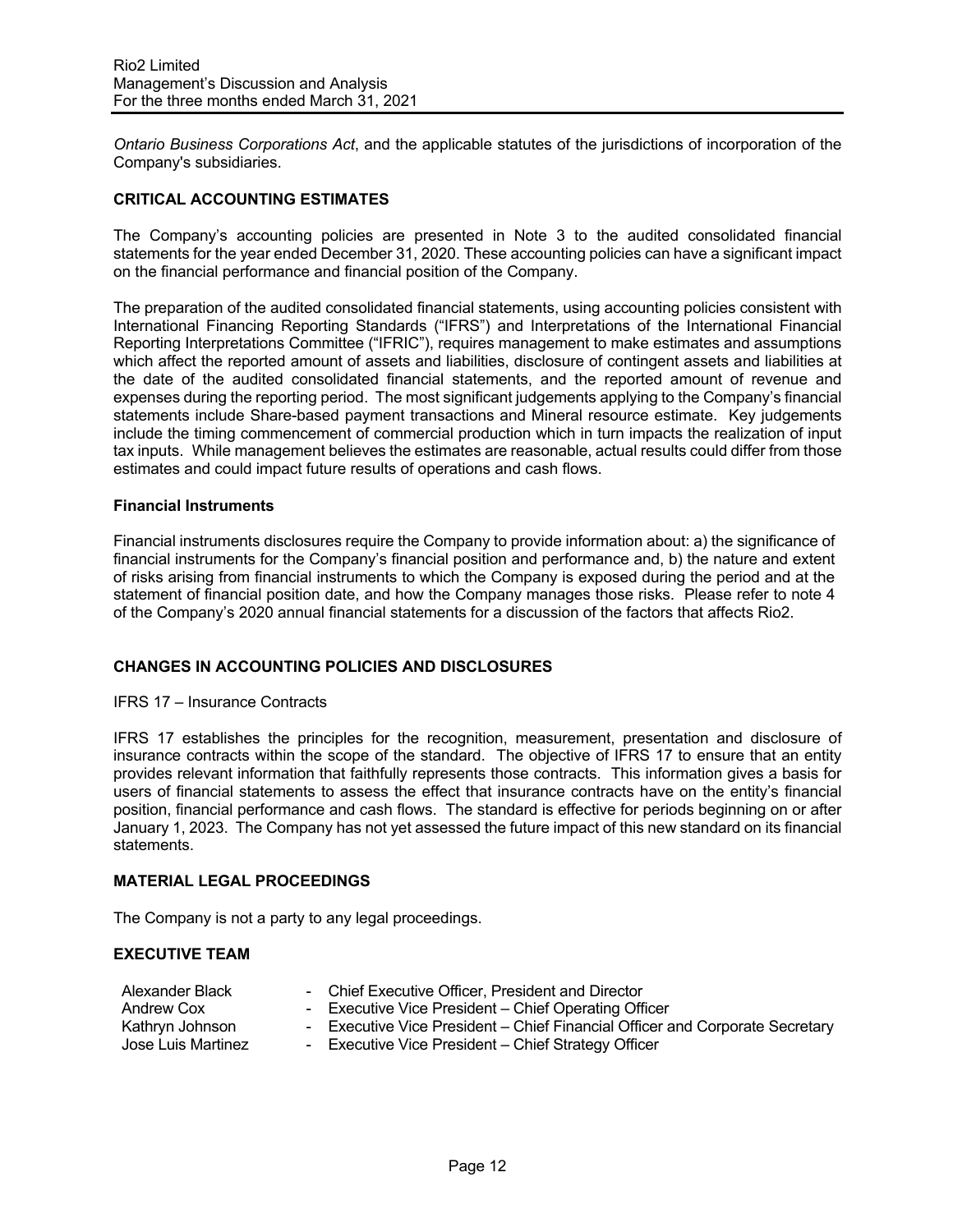# **BOARD OF DIRECTORS**

| Dr. Klaus Zeitler         | - Chairman and Director                           |
|---------------------------|---------------------------------------------------|
| Alexander Black           | - Chief Executive Officer, President and Director |
| Drago Kisic               | - Director                                        |
| Ram Ramachandran          | - Director                                        |
| Sidney Robinson           | - Director                                        |
| <b>Albrecht Schneider</b> | - Director                                        |
| David Thomas              | Director                                          |

# **OUTSTANDING COMMON SHARES, OPTIONS, RESTRICTED SHARE UNITS AND WARRANTS**

As at July 12, 2021, there were 199,868,604 issued and fully paid common shares.

### Stock Options

The following table summarizes the Company's stock options as at July 12, 2021:

|                      | Outstanding                                     |                                    |                      | <b>Exercisable</b>                 |  |  |  |
|----------------------|-------------------------------------------------|------------------------------------|----------------------|------------------------------------|--|--|--|
| Number of<br>Options | Weighted average remaining<br>contractual years | Weighted average<br>exercise price | Number of<br>Options | Weighted average<br>exercise price |  |  |  |
| 445.566              | 0.05                                            | C\$<br>0.91                        | 445.566              | C\$<br>0.91                        |  |  |  |
| 1,366,735            | 0.64                                            | 1.53                               | 1,366,735            | 1.53                               |  |  |  |
| 500,025              | 0.78                                            | 2.25                               | 500,025              | 2.25                               |  |  |  |
| 166,675              | 0.88                                            | 2.56                               | 166,675              | 2.56                               |  |  |  |
| 333,350              | 1.14                                            | 1.66                               | 333.350              | 1.66                               |  |  |  |
| 777,817              | 1.71                                            | 0.82                               | 777.817              | 0.82                               |  |  |  |
| 1,873,333            | 2.21                                            | 0.65                               | 1,248,889            | 0.65                               |  |  |  |
| 5,380,000            | 3.16                                            | 0.55                               | 1,793,333            | 0.55                               |  |  |  |
| 3,650,000            | 3.96                                            | 0.65                               |                      | 0.65                               |  |  |  |
| 14.493.501           | 2.67                                            | C\$<br>0.81                        | 6.632.390            | C\$<br>1.05                        |  |  |  |

Each option entitles the holder to purchase one Common Share for a period of five years from the date of grant. The options granted by Rio2 vest 1/3 equally over a three-year period. The options assumed from Atacama, if not already vested, vested in full on July 24, 2018. The grant of the RSUs and options are subject to the terms of the Share Incentive Plan and the Stock Option Plan respectively, and final regulatory approval and if applicable, shareholder approval.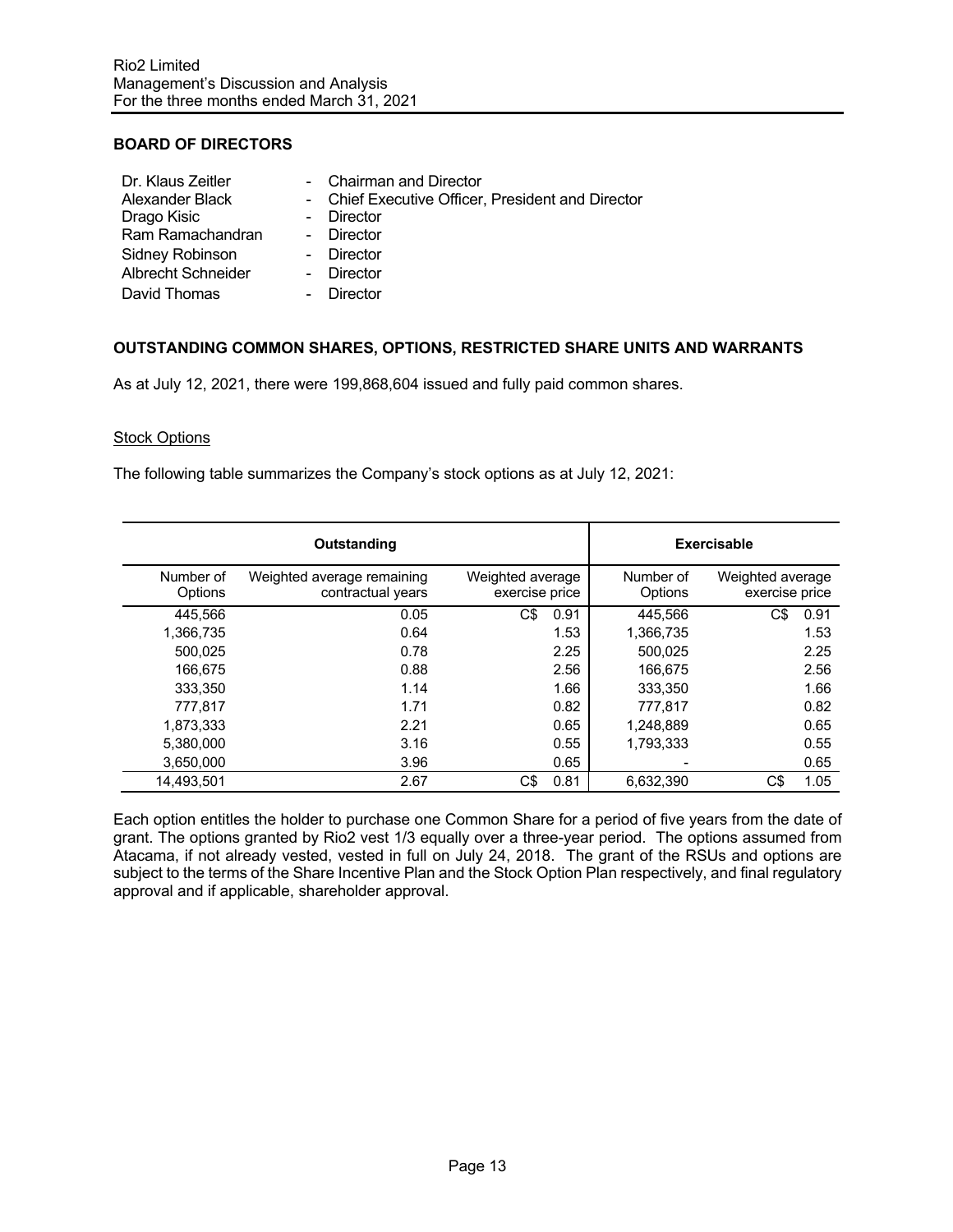## Restricted Share Units

RSU outstanding as of July 12, 2021 are as follows:

|                                     | Number of RSUs |
|-------------------------------------|----------------|
| Outstanding, December 31, 2019      | 312.237        |
| Issued                              | 400.000        |
| Vested and settled in common shares | (212, 237)     |
| Cancelled                           |                |
| Outstanding, December 31, 2020      | 500,000        |
| Issued                              |                |
| Vested and settled in common shares |                |
| Cancelled                           |                |
| Outstanding, March 31, 2021         | 500,000        |
| Outstanding, July 12, 2021          | 500,000        |
| Vested, July 12, 2021               | 120.000        |

The RSUs, which original terms saw a vesting schedule of 1/3 equally over a three-year period, include a time-based and a performance-based component with a multiplier as determined by the Company's Board of Directors, and entitle the holder to an amount computed by the value of a notional number of Common Shares designated in the award. The RSUs that vested and were settled in common shares during the year ended December 31, 2020 were awarded a multiplier of 2 by the Company's Board of Directors.

The RSUs may be settled in equity instruments, or cash, at the sole discretion of the Company. The choice to settle in equity instruments does not have any commercial substance and the Company does not have a past practise of settling in cash.

### Warrants

Warrants outstanding as of July 12, 2021 were:

| Expiry dates    | Number of warrants | Conversion price |
|-----------------|--------------------|------------------|
| August 13, 2022 | 27,999,450         | C\$0.50          |

Movements in the number of warrants outstanding and their related weighted average exercise prices are as follows:

|                                |             |     | Weighted                  |
|--------------------------------|-------------|-----|---------------------------|
|                                | Number of   |     | average<br>exercise price |
|                                | warrants    |     |                           |
| Outstanding, December 31, 2019 | 46,467,391  | C\$ | 0.55                      |
| Exercised                      | (7,578,919) |     | 0.59                      |
| Outstanding, December 31, 2020 | 38,888,472  | C\$ | 0.54                      |
| Exercised                      | (8,887,256) |     | 0.65                      |
| Expired                        | (1,726,766) | C\$ | 0.50                      |
| Outstanding, March 31, 2021    | 28,274,450  | C\$ | 0.50                      |
| Outstanding, July 12, 2021     | 27,999,450  | C\$ | 0.50                      |

## **QUALIFIED PERSONS**

Enrique Garay, MSc P.Geo., Senior Vice President - Geology is the Qualified Person for the Company.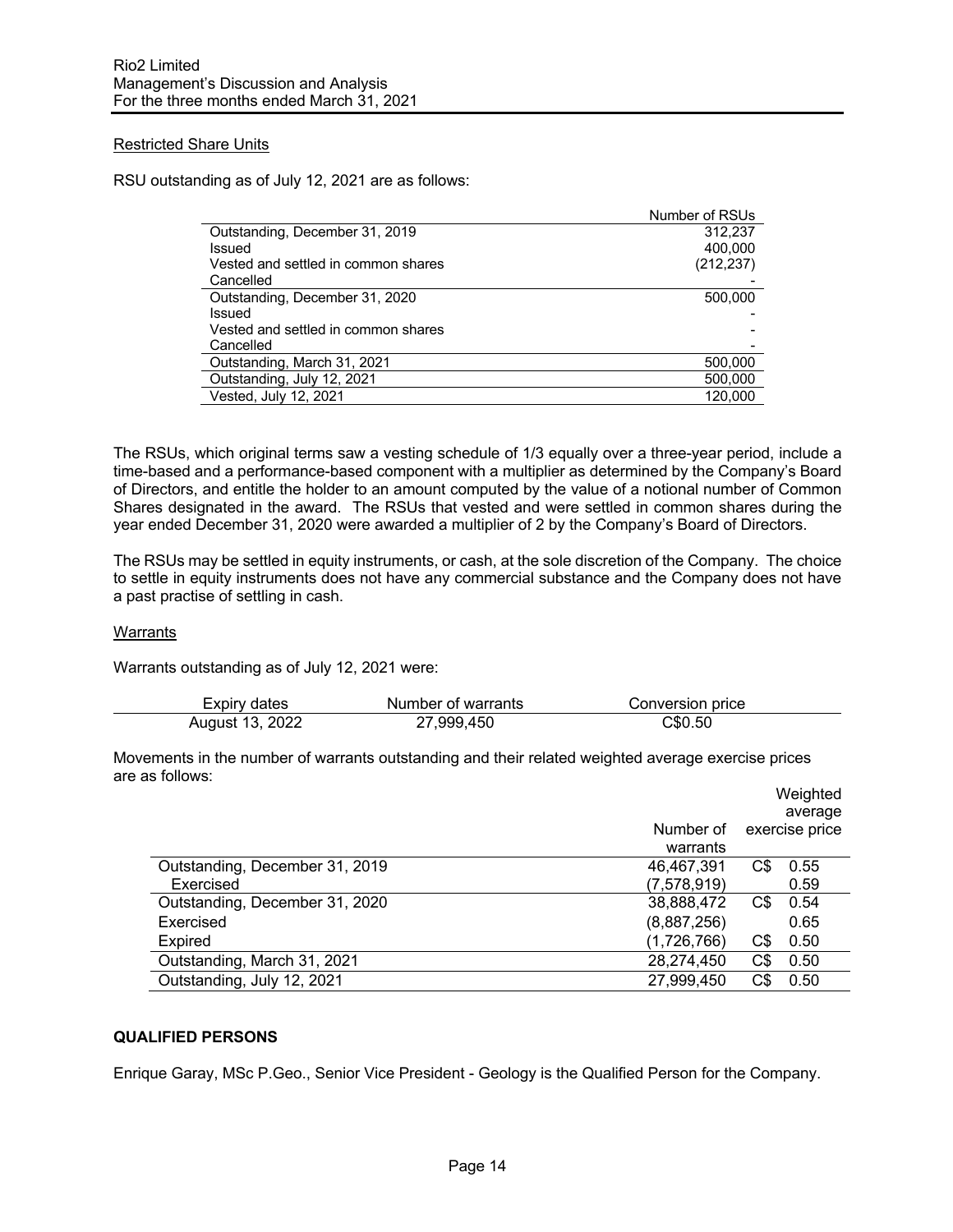# **TECHNICAL INFORMATION**

Where appropriate, certain information contained in this MD&A regarding the Company's Fenix Gold Project or in a document incorporated or deemed to be incorporated by reference herein updates information from the report entitled "Updated Pre-feasibility Study for the Fenix Gold Project" dated October 15, 2019, prepared by Raul Espinoza (QP) MAusIMM CP, Anthony Maycock (QP) P.Eng., Mario Rossi (QP) FAusIMM CP, Denys Parra (QP) SME, Registered Member and Andres Beluzan (QP) Chilean Mining Commission, Registered Member and addressed to Rio2 Limited (the "Fenix Technical Report"). Any updates to the scientific or technical information derived from the Fenix Technical Report and any other scientific or technical information contained in this MD&A was approved by Enrique Garay, MSc P.Geo., a "Qualified Person" for the purposes of National Instrument 43-101 and an officer of the Company.

## **FORWARD-LOOKING INFORMATION**

This MD&A contains certain statements that may constitute "forward-looking statements." All statements, other than statements of historical fact, included herein, including but not limited to, statements regarding future anticipated property acquisitions, the nature of future anticipated exploration programs and the results thereof, discovery and delineation of mineral resources/reserves, business and financing plans and business trends, are forward-looking statements. Although the Company believes that such statements are reasonable, it can give no assurance that such expectations will prove to be correct.

Forward-looking statements are typically identified by words such as: believe, expect, anticipate, intend, estimate, postulate and similar expressions, or which by their nature refer to future events. The Company cautions investors that any forward-looking statements by the Company are not guarantees of future performance, and that actual results may differ materially from those in forward looking statements as a result of various factors, including, but not limited to, variations in the nature, quality and quantity of any mineral deposits that may be located, variations in the market for, and pricing of, any mineral products the Company may produce or plan to produce, the Company's inability to obtain any necessary permits, consents or authorizations required for its activities, the Company's inability to produce minerals from its properties successfully or profitably, to continue its projected growth, to raise the necessary capital or to be fully able to implement its business strategies, and other risks and uncertainties identified herein under "Risks and Uncertainties".

Should one or more of these risks and uncertainties materialize, or should underlying assumptions prove incorrect, actual results may vary materially from those described in any of those forward-looking statements. For this reason, investors should not attribute undue certainty to or place undue reliance on forward-looking statements.

Historical results of operations and trends that may be inferred from the following discussion and analysis may not necessarily indicate future results from operations. In particular, the current state of the global securities markets may cause significant fluctuations in the price of the Company's securities and render it difficult or impossible for the Company to raise the funds necessary to develop any of its present or future mineral properties.

Additional information regarding the Company and factors that could affect its operations and financial results are included in reports on file with Canadian securities regulatory authorities and may be accessed through the SEDAR website (www.sedar.com). Furthermore, the forward-looking statements contained in this MD&A are made as of the date of this MD&A and the Company does not undertake any obligation to update publicly or to revise any of the included forward-looking statements, whether as a result of new information, future events or otherwise, except as may be required by applicable securities laws. The Company's forward-looking statements are expressly qualified in their entirety by this cautionary statement.